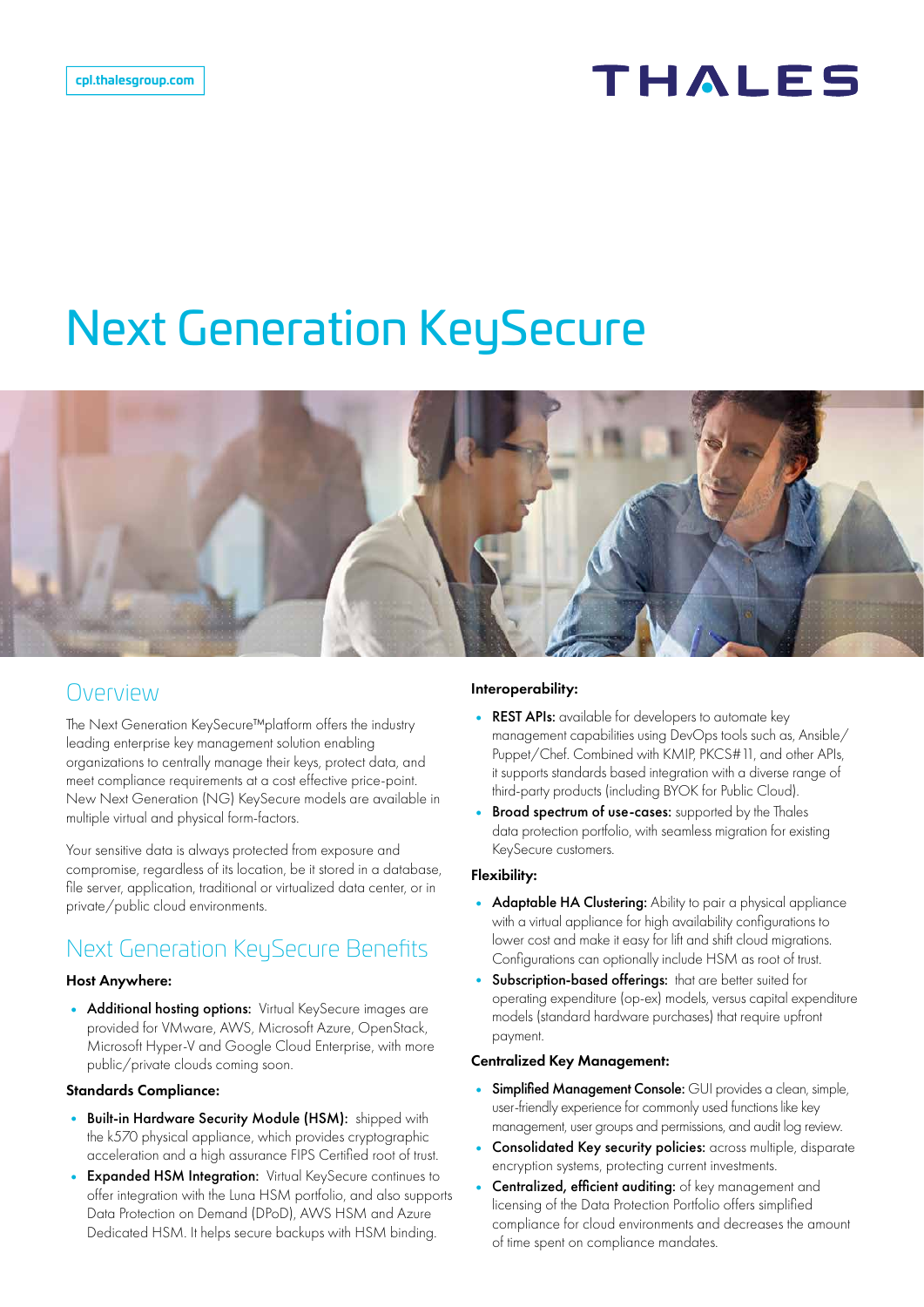

## Highlighted Capabilities

- Full Lifecycle Key Support and Automated Operations: Simplifies management of encryption keys across the entire lifecycle, including secure key generation, storage and backup, and key distribution, deactivation and deletion. NG KeySecure makes automated, policy-driven operations easy for tasks such as key expiry and key rotation.
- Centralized Administration of Granular Access, Authorization Controls, and Separation of Duties: Management console unifies key management operations across multiple encryption deployments and products while ensuring that administrator roles are properly defined. Use existing LDAP or AD directories to map administrative and key access for application and end users.
- High-Availability and Intelligent Key Sharing: Deploys in flexible, high-availability configurations across geographically dispersed centers or service provider environments.
- Auditing and Logging: includes tracking of all key state changes, administrator access and policy changes in multiple syslog formats (RFC-5424, CEF, LEEF) for easier integration with SIEM tools. Audit trails are securely stored and signed for non-repudiation. In addition, customers can use SNMP to monitor appliance issues.
- Heterogeneous Key Management: Manage keys for a variety of encryption products including tokenization, and applications through Thales data protection connectors as well as a growing list of vendors supporting the OASIS Key Management Interoperability Protocol (KMIP) standard, REST or NAE XML.
- Multiple Key Types: Centrally manage symmetric and asymmetric key types as well as secret data and certificates (along with associated policies).

## NG KeySecure Virtual Appliances:

|                                                             | k470v                                                                                          | k170 <sub>v</sub>                                                            |
|-------------------------------------------------------------|------------------------------------------------------------------------------------------------|------------------------------------------------------------------------------|
| Max keys                                                    | 1,000,000                                                                                      | 25,000                                                                       |
| <b>Max concurrent</b><br>clients per<br>cluster             | 1,000                                                                                          | 100                                                                          |
| <b>FIPS 140-2</b><br><b>Support</b>                         | FIPS Compliant to level 1<br>Additional: Level 3 support with External<br>HSM as Root of Trust |                                                                              |
| <b>Thales Data</b><br><b>Protection</b><br><b>Portfolio</b> | Supported                                                                                      | Supported                                                                    |
| <b>System</b><br>Requirements*                              | HD: 200GB or more<br>RAM: 16 GB or more<br>NICs: 2 or more<br>$CPI: 4$ or more                 | <b>HD: 100GB</b><br><b>RAM: 4-8 GBB</b><br>$NICS: 1 - 2$<br>$CPU: 2$ or more |
| <b>APIs Supported</b>                                       | <b>REST</b><br><b>KMIP</b><br><b>PKCS#11</b><br>JCE, NET, MSCAPI, MS CNG, NAE-XML              |                                                                              |
| Use Case**                                                  | High transaction<br>environments                                                               | Low-Medium<br>transaction<br>environments                                    |

\* These minimum system requirements are for a system with light to moderate load. For applications that heavily load the system, additional memory and CPU allocation are required.

\* High transaction environment are scenarios where customer requires high transaction per second (TPS) throughput for the encryption and decryption of data. Low-Medium transaction use cases would be ones where the key is infrequently accessed (such as KMIP for storage integrations)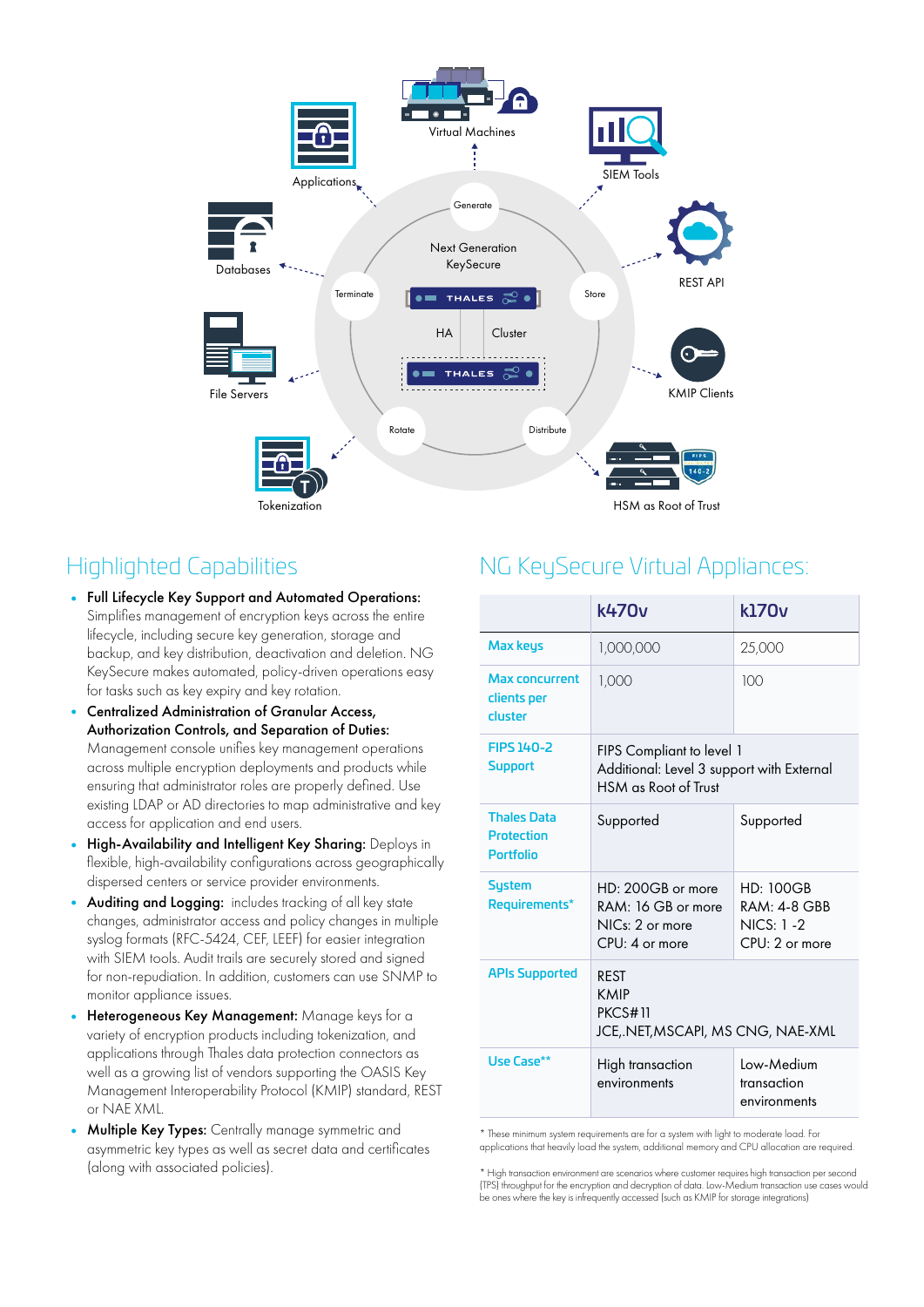## NG KeySecure Physical Appliances:

|                                                       | <b>K570</b>                                                                       | K470                             |
|-------------------------------------------------------|-----------------------------------------------------------------------------------|----------------------------------|
| <b>Max keys</b>                                       | 1,000,000                                                                         | 1,000,000                        |
| <b>Max concurrent</b><br>clients per<br>cluster       | 1,000                                                                             | 1,000                            |
| <b>FIPS 140-2</b><br>Support*                         | Level 2 compatible<br>chassis with<br>Level 3 Certified HSM<br>Card in Appliance  | level 2<br>compatible<br>chassis |
| <b>Thales Data</b><br><b>Protection</b><br>Connectors | Supported                                                                         |                                  |
| <b>API's Supported</b>                                | <b>REST</b><br><b>KMIP</b><br><b>PKCS#11</b><br>JCE, NET, MSCAPI, MS CNG, NAE-XML |                                  |
| <b>NIC Options</b>                                    | 4x1GB<br>2x10GB/2x1GB<br>NIC Bonding Supported                                    |                                  |

## About Thales

The people you rely on to protect your privacy rely on Thales to protect their data. When it comes to data security, organizations are faced with an increasing number of decisive moments. Whether the moment is building an encryption strategy, moving to the cloud, or meeting compliance mandates, you can rely on Thales to secure your digital transformation.

Decisive technology for decisive moments.

## Learn More

Thale[s Key Management solutions](https://cpl.thalesgroup.com/encryption/key-management)